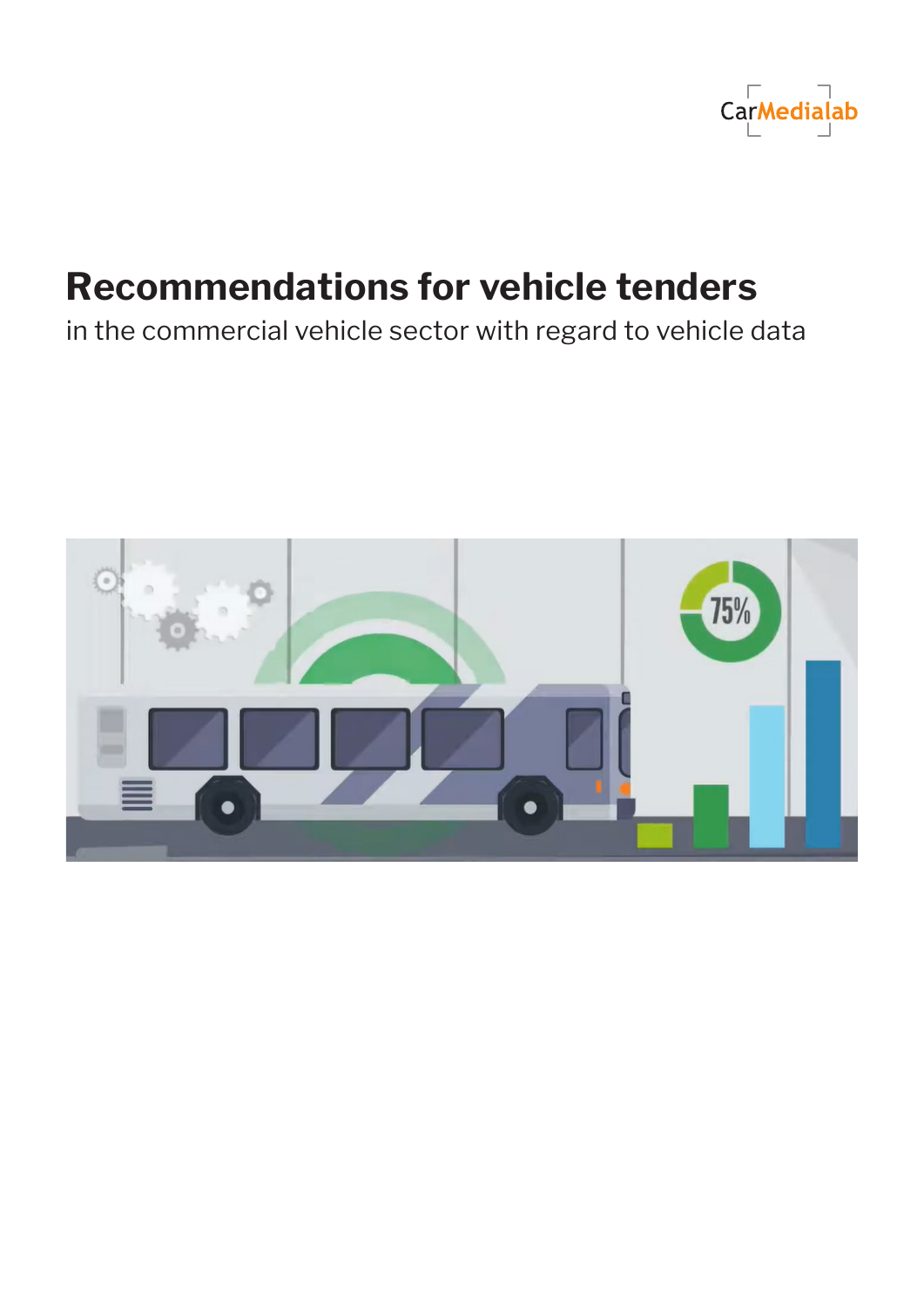### **Foreword**

Availability and quality of technical vehicle data must be understood as an important product characteristic of a modern city bus for future data-driven applications. With this document, we would like to provide you with recommendations and information that you can freely use in a vehicle tender.

# **Text templates for specifications**

#### **Basics**

Vehicle data is accessible at an FMS interface according to the latest FMS standard (FMS V04 from 17.09.2021). The FMS standard specifies a connector, the SAE J1939 data protocol and data elements.

Depending on the application interest in the transport company, this interface is supplemented by further data elements:

- Basic requirement FMS V04
- Extended demand for electromobility
- Extended demand battery monitoring
- Extended demand diagnostic messages

#### **Transparency**

If a parameter cannot be supplied or cannot be supplied in the required quality, this is disclosed and justified. If communication protocols other than SAE J1939 are used, these must be explained.

#### Data translation tables

The corresponding data translation tables (e.g. data dictionary, CAN matrix, DBC, ARXML) must be provided for all data required in the specifications.

#### Data validation

The quality of all data generated from the signals must be proven with a real test data set at the latest during vehicle acceptance, but at least a CAN trace recording of a real test drive, which enables the customer to check the quality of the data. Details about file formats are to be agreed in the technical clarification meeting.

#### FMS interface

The customer requires a **complete** FMS interface according to the latest standard. All signals listed in the standard must be provided in the required resolution and frequency.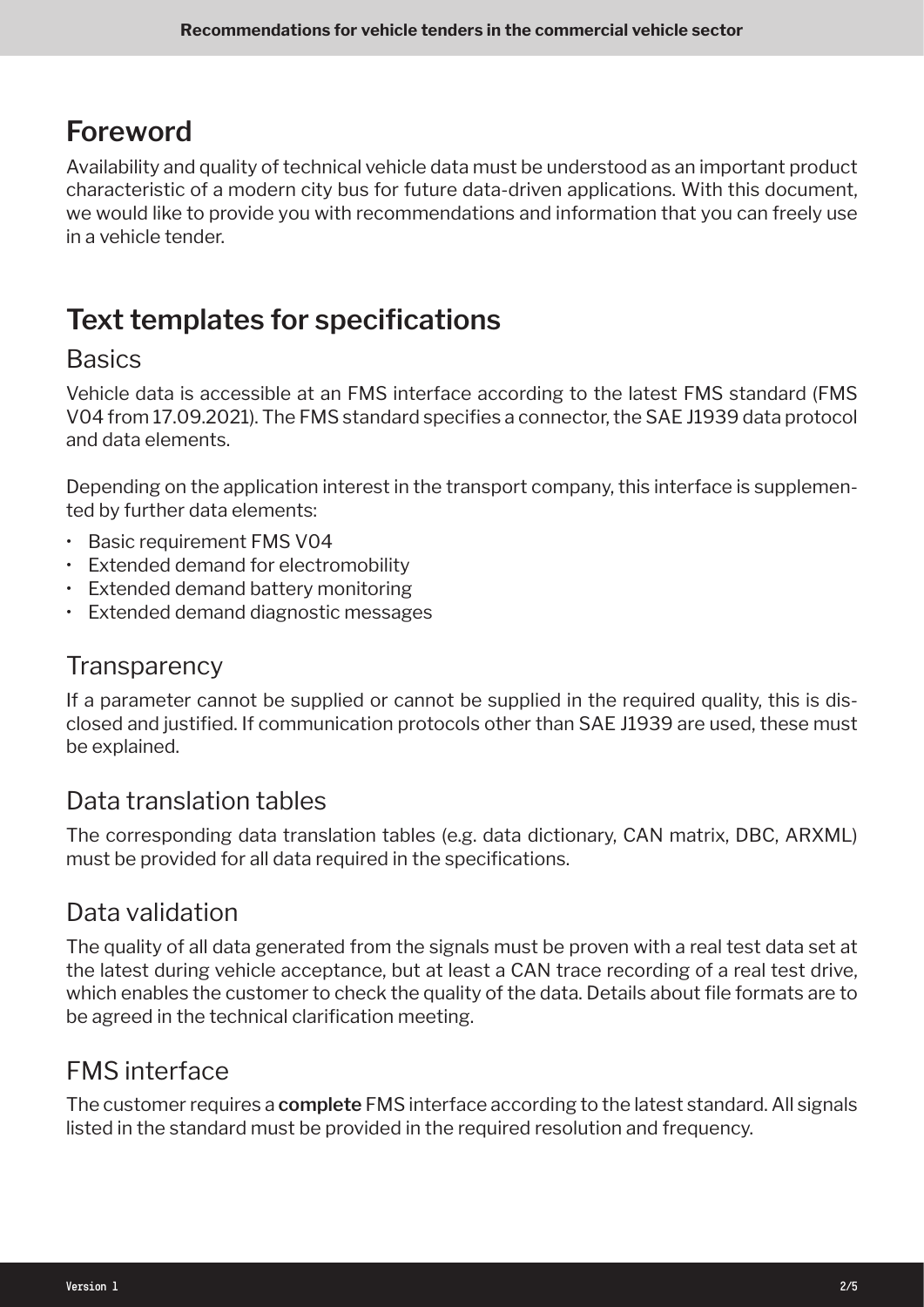### **Diagnosis**

The error codes of the self-diagnosis of the vehicle and the subsystems must be made available on the vehicle side via CAN on the FMS gateway. The DM1 protocol in accordance with J1939 must be used for this.

### Data for electromobility

To ensure safe operation of electric bus fleets and to provide the data of the MDS of the National Organization Hydrogen and Fuel Cell Technology (NOW) the signals listed in **Appendix 1: Data for electromobility** listed signals shall be made available in addition to the FMS.

#### Data for battery monitoring

The client requires the provision of the signals listed in **Appendix 2: Data for battery monitoring** for the monitoring of battery conditions as well as the implementation of an optimized (battery) operation concept.

#### Tachographs Remote Download

It must be possible to download the data from the digital tachograph via the FMS interfaces. Data retrieval must be possible in accordance with ISO 16844.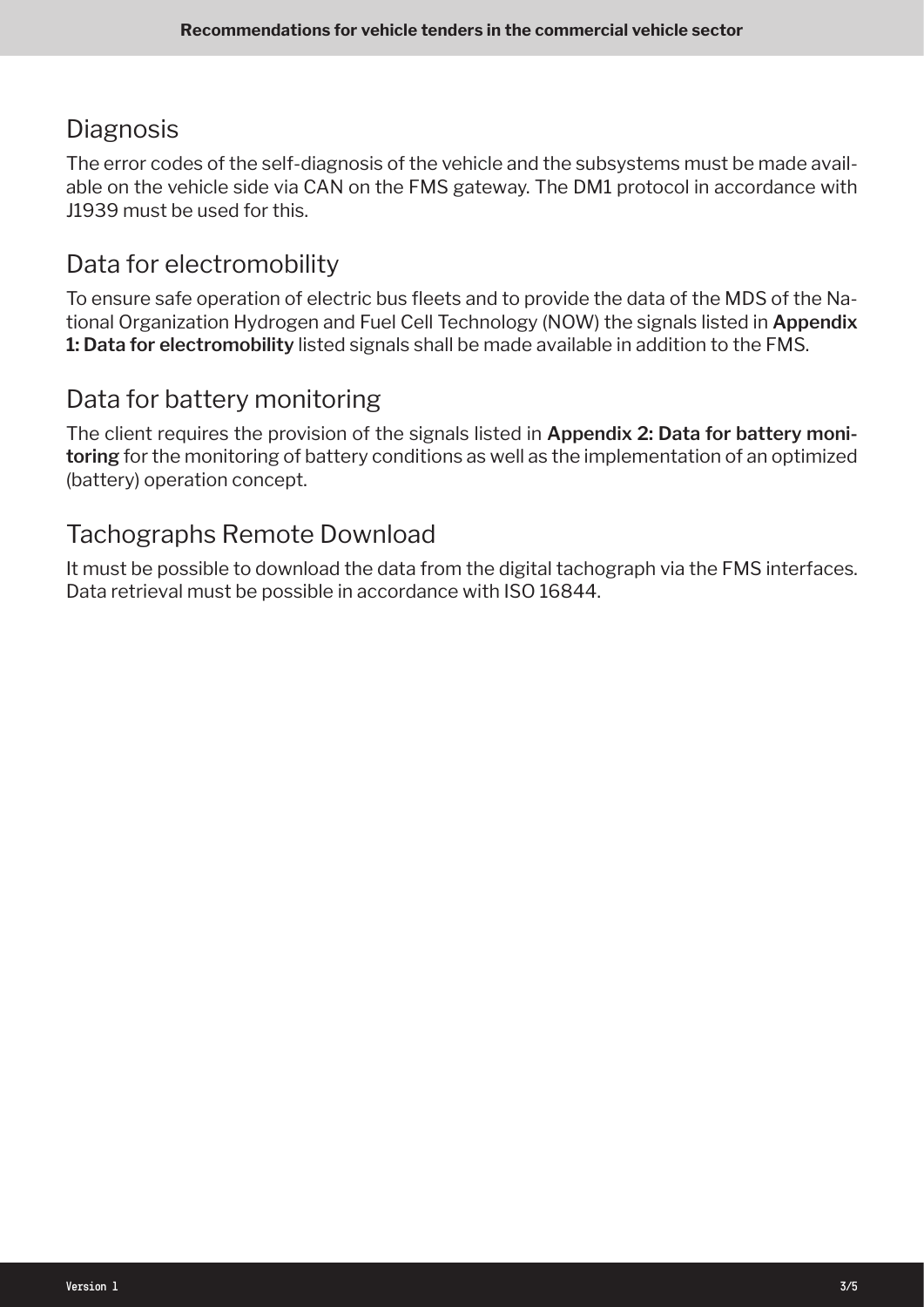# Appendix 1: Parameter list for electromobility

| <b>Position</b> | Group                     | Parameter                                                        |
|-----------------|---------------------------|------------------------------------------------------------------|
| 1               | general                   | vehicle weight                                                   |
| $\overline{2}$  |                           | remaining distance to service                                    |
| 3               | charge status             | status charger connected                                         |
| 4               |                           | charging status HV system                                        |
| 5               | temperature               | inside temperature                                               |
| 6               |                           | battery temperature                                              |
| 7               | REX*                      | operating hours range extender                                   |
| 8               |                           | energy demand range extender                                     |
| 9               |                           | HV generator energy created                                      |
| 10              |                           | HV generator energy consumption                                  |
| 11              | fuel heater*              | fuel heater operating hours                                      |
| 12              |                           | fuel heater status                                               |
| 13              |                           | fuel heater fuel level                                           |
| 14              |                           | fuel heater fuel consumption                                     |
| 15              | energy storage            | SoC in %                                                         |
| 16              |                           | SoC in kWh                                                       |
| 17              |                           | remaining distance                                               |
| 18              |                           | energy flow, positive / negative                                 |
| 19              |                           | accumulated energy battery in                                    |
| 20              |                           | accumulated energy battery out                                   |
| 21              | electric engine           | energy flow, positive / negative                                 |
| 22              |                           | electric motor rpm                                               |
| 23              |                           | electric motor coolant temperature                               |
| 24              | vehicle electrical system | total energy consumption of secondary consumers during operation |
| 25              |                           | total energy consumption of secondary consumers while charging   |
| 26              |                           | energy consumption of secondary consumers drivetrain relevant    |
| 27              |                           | energy consumption of secondary consumers miscellaneous          |
| 28              |                           | energy consumption of secondary consumers low-voltage            |
| 29              |                           | voltage 24 V system                                              |
| 30              |                           | charging status 24 V system                                      |
| 31              | <b>HVAC</b>               | energy consumption heating                                       |
| 32              |                           | energy consumption air conditioning                              |
| 33              |                           | energy consumption air conditioning operator                     |
| 34              |                           | energy consumption air conditioning passenger compartment        |
| 35              | charging unit             | received amount of energy during charging                        |
| 36              | fuel cell*                | hydrogen consumption                                             |
| 37              |                           | generated electric energy                                        |
| 38              |                           | operating time fuel cell system                                  |

\* if available